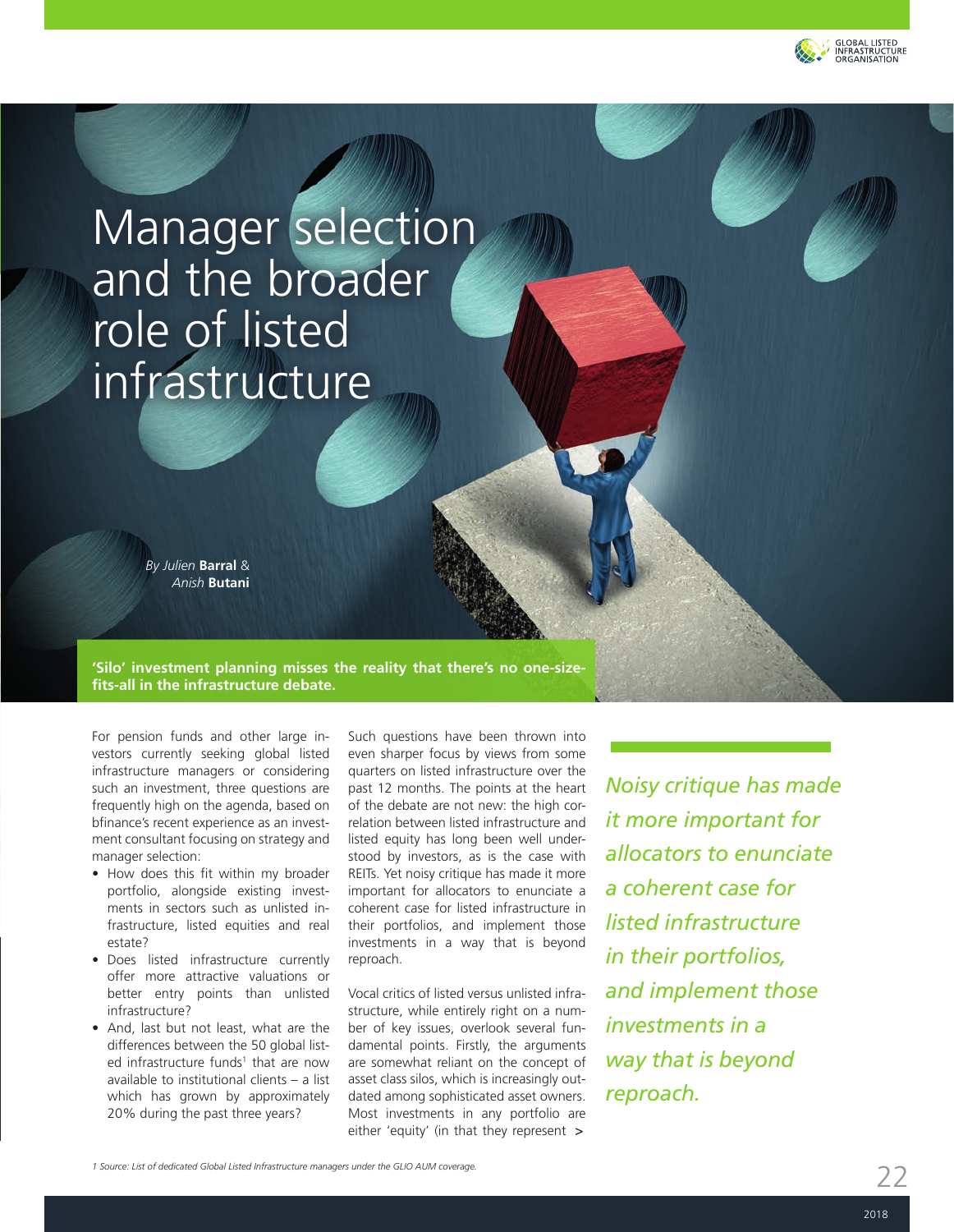

an ownership stake, whether the entity is listed or not) or 'debt'; even then, the lines between the risk exposures of defensive equity investments (including core infrastructure) and riskier lending activities are blurred. *#FakeSilos* can be administratively and conceptually useful, but they can also be dangerous.

Secondly, they may overstate the diversification characteristics of illiquid assets based on their less frequent valuation and their artificial resistance to NAV markdowns – forms of *#FakeDiversification* which many investors now seek to look beyond.



Thirdly, the criticisms understate certain important realities about the infrastructure market today. Those realities are now driving greater appetite for listed infrastructure and REITs among bfinance clients who are seeking to build broad, robust, well-diversified portfolios. This article explores some of those dynamics which are driving listed infrastructure demand and outlines bfinance's approach to manager selection in the sector.

#### **Geographical Bias**

The balance of listed and unlisted infrastructure – in essence, the question of whether a company that we might define as having an 'infrastructure' focus happens to be unlisted or listed – varies hugely based on geographical region.

A focus on unlisted infrastructure will leave global investors somewhat underexposed to infrastructure in the US, the home of a large number of publicly traded utilities and telecom infrastructure companies, and over-exposed to Europe and the UK. Listed infrastructure produces quite a different pattern: the indices tend to give 40-60% US exposure, with Canada as the second largest country.

Among the managers, the average is currently 38% with a few above 50%. Global listed infrastructure indices and funds also tend to feature significant exposure to Australia – a region where both unlisted and listed infrastructure vehicles have thrived.

Interestingly, for those seeking listed infrastructure managers, these geographical quirks also contribute to substantial differences in personnel expertise among today's listed infrastructure teams. Australian funds often feature staff from the unlisted infrastructure sector, while US-based teams are more likely to have strong REITs background. These not

only produce distinct cultures but also quite different approaches to issues such as portfolio construction and assessing valuations. Team background and expertise is, incidentally, one of the core elements in the framework that bfinance uses to rate prospective managers for our investor clients.

#### **So What Counts?**

Critics of listed infrastructure often point to the inclusion of stocks in listed infrastructure portfolios that they do not believe should fall under the 'infrastructure' label, such as service companies.

Indeed, the main listed infrastructure benchmarks differ considerably in terms of sector exposure. Some funds, particularly the older group, benchmark against the S&P listed infrastructure index, which is quite narrow (75 stocks globally) and utilities-heavy. Other funds use the broader Dow Jones Brookfield (DJBGI) index (over 100 stocks), which focuses more on companies' exposure to infrastructure in terms of underlying revenues, or the larger-still FTSE index (approximately 200 companies worldwide).

The majority of listed infrastructure managers have beaten their chosen benchmarks in recent years, but closer scrutiny of performance is essential. Much of the outperformance has been the result of exposure to equities beyond the listed infrastructure benchmark used: many funds have off-benchmark exposures of 20-30%; for others the figure is as high as 60%. It could be argued, perhaps, that the S&P index has been somewhat

easier to beat in recent years than the DJBGI index. A minority of managers do not use an infrastructure equity benchmark at all, but instead opt for an absolute return or inflation  $+ x\%$  target.

Yet the "What counts as infrastructure?" question has also been immensely relevant on the unlisted side of the fence. The last few years have seen unlisted infrastructure managers widening the scope of the sector to include assets that simply would not have fallen within their remit before, such as data storage centers. We have also seen an increasing emphasis on the 'value-added' end of the spectrum, which can produce portfolios with higher correlation to equities and more vulnerability to economic cycles, especially for GDP-sensitive assets.

*The last few years have seen unlisted infrastructure managers widening the scope of the sector to include assets that simply would not have fallen within their remit before.*

Interestingly, most listed infrastructure funds routinely seek to exclude commodity-sensitive stocks, based on our latest manager research, although DJBGI has more weight in Gas and the S&P more in Electric. Furthermore, listed infrastructure funds appear to be heavier on utilities than many of their unlisted fund counterparts – a conventional infrastructure sector by anyone's definition.

#### **Expensive Times**

With record levels of fundraising in unlisted infrastructure and high levels of dry powder chasing deals, the illiquidity premium that investors seek through private investments has been greatly eroded.<sup>2</sup>

*2 See: "Dude, Where's my illiquidity Premium?" article on page 17*

23